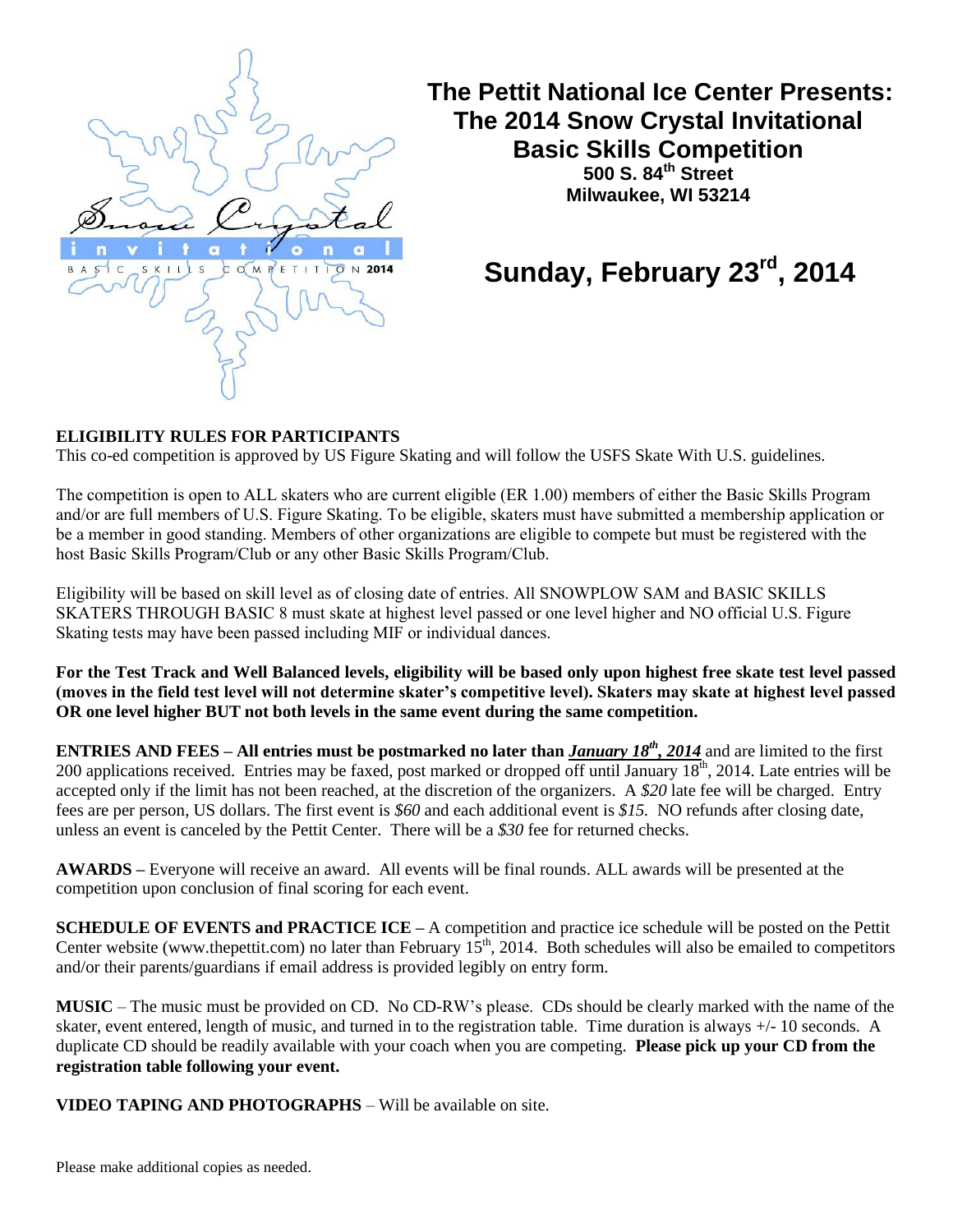Mission Statement for Series: To give Wisconsin skaters a chance to develop their USFS Basic Skills in a fun, competitive environment.

Skaters will have the chance to compete at nine different clubs & arenas and earn points for a final standing. Awards will be presented to skaters with the highest point totals when they compete in at least two out of the nine scheduled events. These awards will take place at the *SCIS* competition on October 10, 2010, in Beaver Dam.

### **Wisconsin Basic Skills Series Point System**

The Free Skate and Compulsory/Elements events in each of the Series Competitions will be eligible for accumulating points. Each event will have a maximum of 6 skaters. The system for scoring points for the final award will be as follows:

| Place | Points         |
|-------|----------------|
|       | 6              |
| 2     | 5              |
| 3     |                |
| 4     | 3              |
| 5     | $\overline{c}$ |
|       |                |

If an event has 2-6 skaters, the points will be awarded as if 6 skaters were in the group. If only one skater is in the group, that skater will be awarded 3 points. Points are accumulated for Compulsory and Freeskate events separately.

A skater may participate in either the element/compulsory events and/or freeskating events in any Wisconsin Basic Skills Series competitions to be eligible for accumulating points. All skaters who participate in at least 2 of the 9 competitions in the following events:

> Basic Skills Elements Event Basic Skills Program Event Test Track Compulsory Event Test Track Free Skate Program Event Well Balanced Compulsory Event Well-balanced Free Skate Program Event

will be eligible to win an award with an overall total of points. Medals will be awarded (1-3 place) at each level. Jumps, Spins, Dance, Pairs, Artistic, Adult and Synchronized Team events will NOT earn points in the Series. *Skaters moving to the next level during the Series will take their points with them.* 

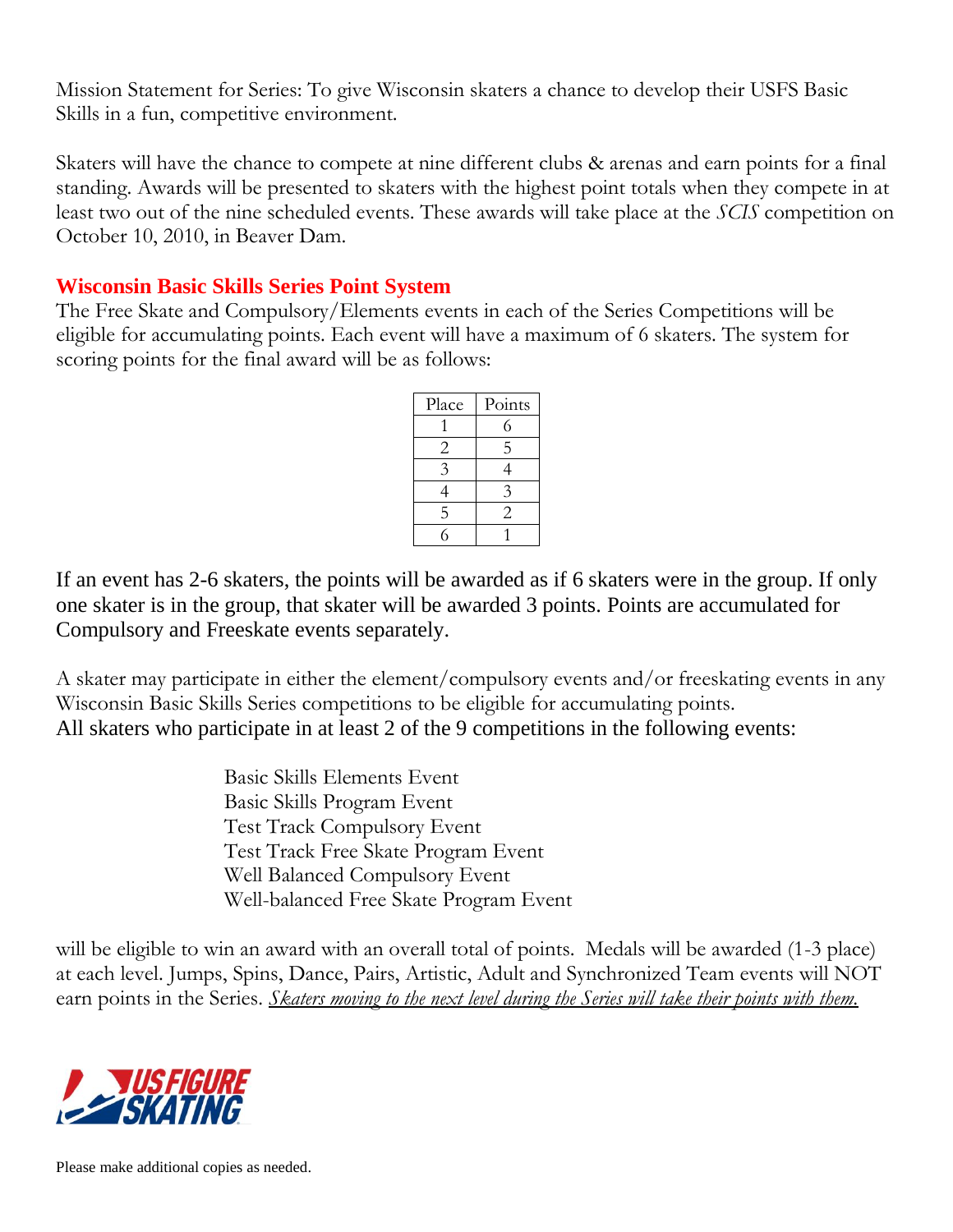

#### **EVENT**: **Basic Elements Event (no music): SNOWPLOW SAM through BASIC 8**

Each skater will perform each element when directed by a judge or referee. All skaters perform first element before moving on to the next and so on.

- Skaters may compete at the highest level they have passed, or "skate up" to one level higher.
- To be skated on 1/3 to 1/2 ice
- No music
- **Elements must be skated in the order listed**

| Level    | Time | Skating rules / standards                                                                                   |  |  |
|----------|------|-------------------------------------------------------------------------------------------------------------|--|--|
|          |      | March followed by a two foot glide and dip<br>$\bullet$                                                     |  |  |
| Snowplow | 1:00 | Forward two foot swizzles 2-3 in a row<br>$\bullet$                                                         |  |  |
| Sam 1-3  | max. | Forward snowplow stop<br>$\bullet$                                                                          |  |  |
|          |      | Backward wiggles 2-6 in a row<br>$\bullet$                                                                  |  |  |
|          |      | Forward two foot glide and dip<br>٠                                                                         |  |  |
| Basic 1  | 1:00 | Forward two foot swizzles 6-8 in a row<br>$\bullet$                                                         |  |  |
|          | max. | Forward snowplow stop<br>٠                                                                                  |  |  |
|          |      | Backward wiggles 6-8 in a row<br>$\bullet$                                                                  |  |  |
|          |      | Forward one foot glide - either foot<br>$\bullet$                                                           |  |  |
| Basic 2  | 1:00 | Forward alternating $\frac{1}{2}$ swizzle pumps, in a straight line $-$ 2-3 each foot<br>$\bullet$          |  |  |
|          | max. | Moving snowplow stop<br>$\bullet$                                                                           |  |  |
|          |      | Two foot turn in place- forward to backward<br>$\bullet$                                                    |  |  |
|          |      | Backward two foot swizzles 6 - 8 in a row<br>٠                                                              |  |  |
|          |      | Forward stroking<br>$\bullet$                                                                               |  |  |
| Basic 3  | 1:00 | Forward 1/2 swizzle pumps on a circle, either clockwise or counter clockwise 4-6 consecutive<br>$\bullet$   |  |  |
|          | max. | Forward slalom<br>$\bullet$                                                                                 |  |  |
|          |      | Backward one foot glide - either foot<br>$\bullet$                                                          |  |  |
|          |      | Two foot spin – minimum three revolutions<br>$\bullet$                                                      |  |  |
|          |      | Standstill forward outside three-turn - R & L<br>$\bullet$                                                  |  |  |
| Basic 4  | 1:00 | Forward outside edge on a circle clockwise or counter clockwise<br>$\bullet$                                |  |  |
|          | max. | Forward crossovers 4-6 consecutive both directions<br>$\bullet$                                             |  |  |
|          |      | Backward stroking - 4-6 strokes<br>٠                                                                        |  |  |
|          |      | Backward snowplow stop - R or L<br>$\bullet$                                                                |  |  |
|          |      | Backward outside edge on a circle clockwise or counterclockwise<br>$\bullet$                                |  |  |
|          | 1:00 | Backward crossovers 4-6 consecutive - both directions<br>$\bullet$                                          |  |  |
| Basic 5  | max. | Basic one foot spin - free leg held to side of spinning leg - minimum three revolutions<br>$\bullet$        |  |  |
|          |      | Side toe hop -either direction<br>$\bullet$                                                                 |  |  |
|          |      | Hockey stop<br>٠                                                                                            |  |  |
|          |      | Standstill forward inside three-turn - R & L<br>$\bullet$                                                   |  |  |
| Basic 6  | 1:00 | <b>Bunny Hop</b><br>$\bullet$                                                                               |  |  |
|          | max. | Forward spiral on a straight line - R or L<br>$\bullet$                                                     |  |  |
|          |      | Lunge - R or L<br>$\bullet$                                                                                 |  |  |
|          |      | T-stop - R or L<br>$\bullet$                                                                                |  |  |
|          |      | Standstill forward inside open Mohawk - R to L and L to R<br>$\bullet$                                      |  |  |
| Basic 7  | 1:00 | Ballet Jump - either direction<br>$\bullet$                                                                 |  |  |
|          | max. | Back crossovers to a back outside edge landing position clockwise and counter clockwise<br>$\bullet$        |  |  |
|          |      | Forward inside pivot<br>$\bullet$                                                                           |  |  |
|          |      | Moving forward outside or forward inside three-turns R & L<br>$\bullet$                                     |  |  |
| Basic 8  | 1:00 | Waltz jump<br>$\bullet$                                                                                     |  |  |
|          | max. | Mazurka - either direction<br>٠                                                                             |  |  |
|          |      | Combination move - clockwise or counter clockwise - two forward crossovers into FI Mohawk,<br>$\bullet$     |  |  |
|          |      | step down, cross behind, step into one back crossover and step to a forward inside edge                     |  |  |
|          |      | Beginning one-foot upright spin – free foot held to side of spinning leg or crossed position -<br>$\bullet$ |  |  |
|          |      | minimum three revolutions                                                                                   |  |  |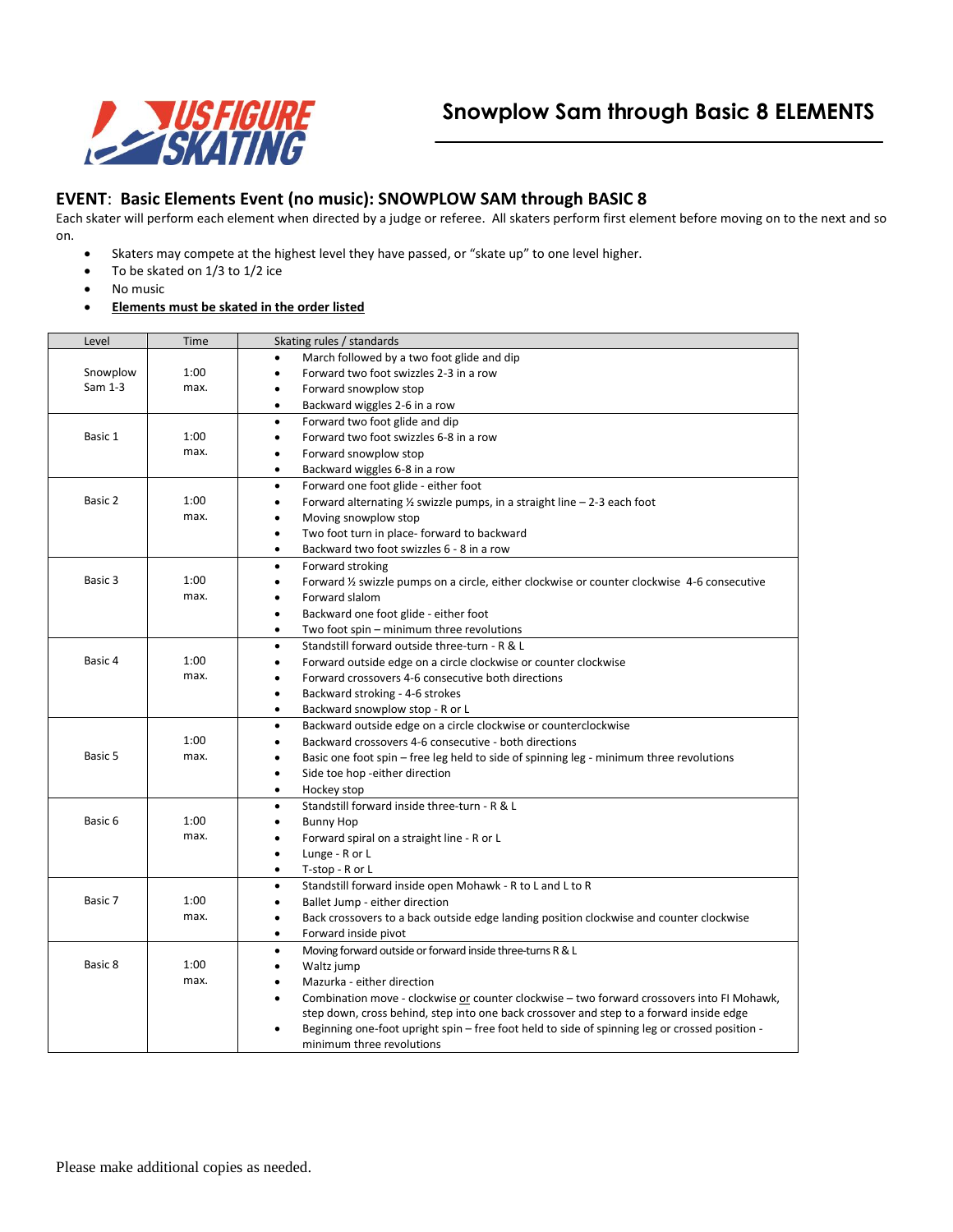

**Snowplow Sam through Basic 8 PROGRAM**

#### **EVENT**: **BASIC PROGRAM EVENT (with music): SNOWPLOW SAM through BASIC 8**

The skating order of the required elements is optional. The elements are not restricted as to the number of times the element is executed or length of glides, number of revolutions, etc. unless otherwise specified. Vocal music is allowed.

- Skaters may compete at the highest level they have passed, or "skate up" to one level higher.
- To be skated on full ice
- The skater may use elements from a previous level
- A .2 deduction will be taken for each element performed from a higher level

| Level        | Time           | Skating rules / standards                                                                                                                   |  |
|--------------|----------------|---------------------------------------------------------------------------------------------------------------------------------------------|--|
|              |                | March followed by a two foot glide and dip<br>٠                                                                                             |  |
| Snowplow Sam | $1:00 + (-10)$ | Forward two foot swizzles 2-3 in a row<br>$\bullet$                                                                                         |  |
| $1 - 3$      | max.           | Forward snowplow stop<br>٠                                                                                                                  |  |
|              |                | Backward wiggles 2-6 in a row<br>$\bullet$                                                                                                  |  |
|              |                | Forward two foot glide and dip<br>$\bullet$                                                                                                 |  |
| Basic 1      | $1:00 + (-10)$ | Forward two foot swizzles 6-8 in a row<br>$\bullet$                                                                                         |  |
|              | max.           | Forward snowplow stop<br>$\bullet$                                                                                                          |  |
|              |                | Backward wiggles 6-8 in a row<br>$\bullet$                                                                                                  |  |
|              |                | Forward one foot glide - either foot<br>٠                                                                                                   |  |
| Basic 2      | $1:00 + (-10)$ | Forward alternating $\frac{1}{2}$ swizzle pumps, in a straight line $-2-3$ each foot<br>٠                                                   |  |
|              | max.           | Moving snowplow stop<br>$\bullet$                                                                                                           |  |
|              |                | Two foot turn in place- forward to backward<br>$\bullet$                                                                                    |  |
|              |                | Backward two foot swizzles 6 - 8 in a row<br>$\bullet$                                                                                      |  |
|              |                | Forward stroking<br>$\bullet$                                                                                                               |  |
| Basic 3      | $1:00 + (-10)$ | Forward 1/2 swizzle pumps on a circle, either clockwise or counter clockwise 4-6 consecutive<br>٠                                           |  |
|              | max.           | Forward slalom<br>$\bullet$                                                                                                                 |  |
|              |                | Backward one foot glide - either foot<br>$\bullet$                                                                                          |  |
|              |                | Two foot spin - minimum three revolutions<br>$\bullet$                                                                                      |  |
|              |                | Standstill forward outside three-turn - R & L<br>$\bullet$                                                                                  |  |
| Basic 4      | $1:00 + (-10)$ | Forward crossovers 4-6 consecutive both directions<br>$\bullet$                                                                             |  |
|              | max.           | Backward stroking - 4-6 strokes<br>$\bullet$                                                                                                |  |
|              |                | Backward snowplow stop - R or L<br>٠                                                                                                        |  |
|              |                | Backward crossovers 4-6 consecutive - both directions<br>٠                                                                                  |  |
|              | $1:00 + (-10)$ | Basic one foot spin - free leg held to side of spinning leg - minimum three revolutions<br>$\bullet$                                        |  |
| Basic 5      | max.           | Side toe hop -either direction<br>٠                                                                                                         |  |
|              |                | Hockey stop<br>$\bullet$                                                                                                                    |  |
|              |                | Standstill forward inside three-turn - R & L<br>٠                                                                                           |  |
| Basic 6      | $1:00 + (-10)$ | <b>Bunny Hop</b><br>٠                                                                                                                       |  |
|              | max.           | Forward spiral on a straight line - R or L<br>٠                                                                                             |  |
|              |                | Lunge - R or L<br>٠                                                                                                                         |  |
|              |                | T-stop - R or L<br>$\bullet$                                                                                                                |  |
|              |                | Standstill forward inside open Mohawk - R to L and L to R<br>٠                                                                              |  |
| Basic 7      | $1:00 + (-10)$ | Ballet Jump - either direction<br>٠                                                                                                         |  |
|              | max.           | Back crossovers to a back outside edge landing position clockwise and counter clockwise<br>$\bullet$                                        |  |
|              |                | Forward inside pivot<br>٠                                                                                                                   |  |
|              |                | Moving forward outside or forward inside three-turns R & L<br>$\bullet$                                                                     |  |
| Basic 8      | $1:00 + (-10)$ | Waltz jump<br>٠                                                                                                                             |  |
|              | max.           | Mazurka - either direction<br>$\bullet$                                                                                                     |  |
|              |                | Combination move - clockwise or counter clockwise - two forward crossovers into FI Mohawk,<br>$\bullet$                                     |  |
|              |                | step down, cross behind, step into one back crossover and step to a forward inside edge                                                     |  |
|              |                | Beginning one-foot upright spin - free foot held to side of spinning leg or<br>crossed position -<br>$\bullet$<br>minimum three revolutions |  |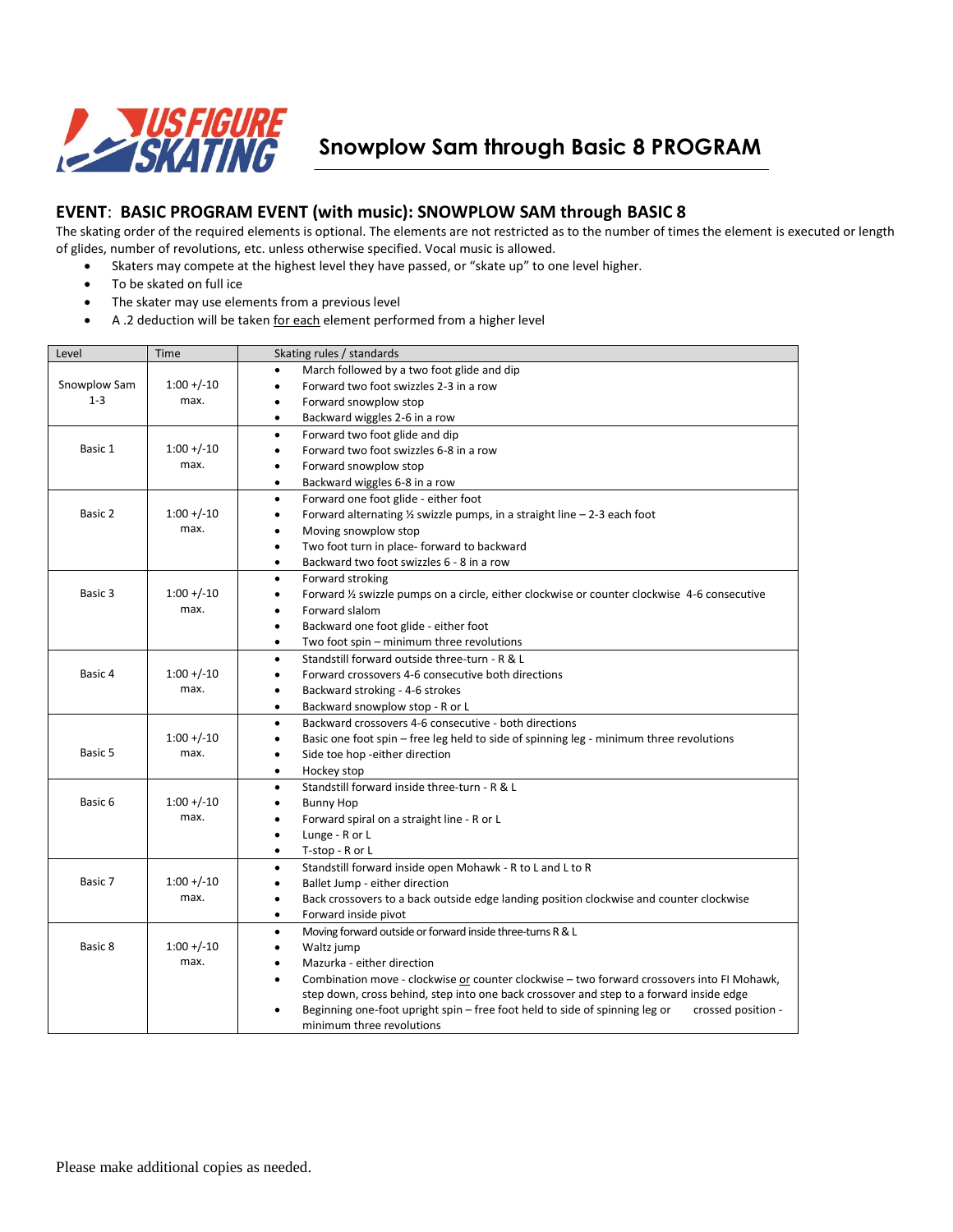

### **\*NEW: Basic Skills, Free Skate 1-6 and Above SPINS & JUMPS**

#### **SPINS:**

No music on half-ice. Spins should be skated exactly as stated and in this order. Skaters will perform one spin at a time (no excessive connecting steps). Skaters will be given one opportunity to perform each spin. Groups will be divided according to Basic/Free Skate test level. Spins should be a minimum of three revolutions each.

**Basic Skills:** Forward pivot- either foot, Two foot spin, Forward one foot spin- optional free leg position

**Free skate 1-6, Beginner:** Two foot spin, Forward one foot spin – optional free leg position, Sit Spin

**No-Test, Pre-Preliminary:** Forward Scratch spin, Backward one foot spin (crossed leg position), Camel spin

**Preliminary:** Forward Scratch Spin, Backward one foot spin, Combination spin of choice- minimum two changes of position or foot

#### **JUMPS:**

Entrants will qualify according to their free skate level, but may 'skate up' one level. All levels will be skated on ½ ice. Jumps should be performed exactly as stated. Skaters will be given two opportunities to perform each jump and will be judged on the best one. Repeated jumps must be the same as the original. The following format will be used: the first skater will take the ice and attempt the first jump twice, then attempt the second jump twice before going to the next skater. The repeat of each jump element must be the same jump(s) as the first when there is a choice. This procedure will be repeated throughout the event. Maximum time is 1 minute.

**Free Skate 1-6, Beginner:** Waltz jump; toe loop or Salchow

**Pre-Preliminary:** Toe loop; combination of any two single jumps (no Axels)

**Preliminary:** Loop; combination of any two single jumps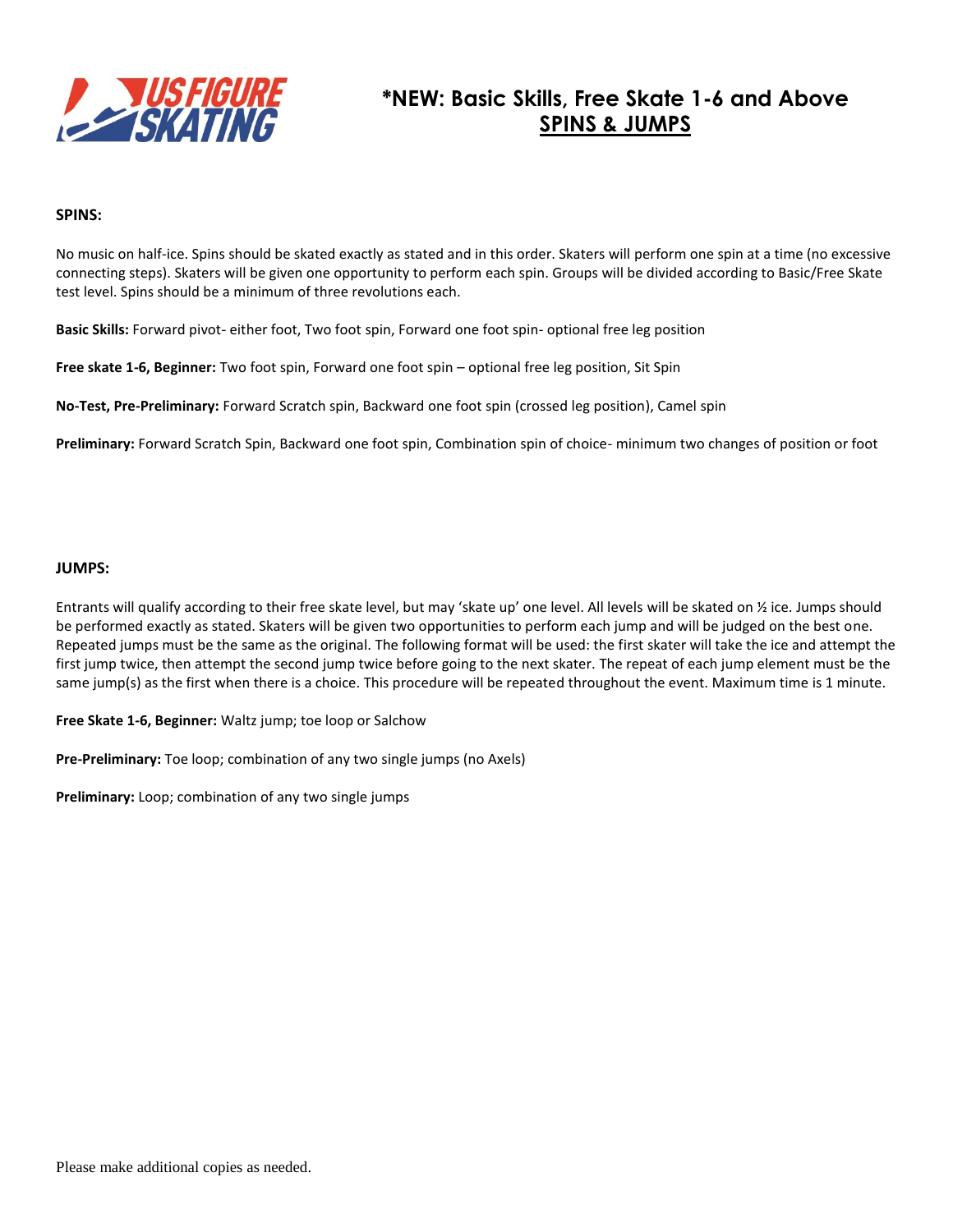

# **\*NEW: SHOWCASE – ALL AGES AND LEVELS!**

#### **SHOWCASE EVENTS:**

Showcase events are open to skaters in Basic, Free Skate, Limited Beginner through Preliminary and Adult Bronze. Groups will be divided by categories, ages and levels *if* possible, but could all be grouped together. Skaters must enter at the same level as their free skate event or highest test level of skater's in the group ensemble or production number. If a free skate event is not being entered, skaters must enter at their current test level or one level higher. Vocal music is permitted.

Show costumes are permitted, as long as they do not touch or drag on the ice. Props and scenery must be placed and removed by unaided singles and duet competitors within one minute and by unaided ensemble contestants within two minutes for setup and two minutes for removal. A .2 deduction will be assessed by the referee against each judges' mark for each five seconds in excess of the time allowed for the performance, for handling props and scenery and for scenery assistance.

Performances will be judged from an entertainment standpoint, for theatrical qualities. Technical skating skills and difficulty will not be rewarded as such; however, skating must be the major element of the performance and be of sufficient quality to support the selected theatrical elements. Unintended falls, poorly executed skating elements and obvious losses of control will reduce contestant's marks. Jump difficulty is not rewarded in showcase; therefore jumps, if choreographed, should be performed with style, flow and confidence. Theatrical elements evaluated will include energy, poise, acting, pantomime, eye contact, choreography, form/extension and the use of props and ice.

6.0 Judging will be used. Deductions will be made for skaters including technical elements not permitted in the event description.

\* For specific guidelines regarding the conduct of Showcase or Artistic competitions, refer to the Nonqualifying Showcase Guidelines posted o[n www.usfigureskating.org.](http://www.usfigureskating.org/)

Showcase categories may include:

- Dramatic entertainment: Showcase program utilizing intense emotional skating quality to depict choreographic theme.
- Light entertainment: Showcase program emphasizing such choreographic expressive qualities such as comedy, love and mime while incorporating skating skills.
- Duets: Theatrical/artistic performances by any competitors.
- Mini production ensembles: Theatrical performances by three to seven competitors.
- Production ensembles: Theatrical performances by eight to 30 skaters. Theater On Ice teams are eligible as production ensembles. NOTE: Skaters may enter only one each duet, mini production or production event.

| <b>LEVEL</b>                                            | <b>ELEMENTS</b>                                                                                              | <b>QUALIFICATIONS</b>                                                                                          | <b>PROGRAM</b><br><b>LENGTH</b> |
|---------------------------------------------------------|--------------------------------------------------------------------------------------------------------------|----------------------------------------------------------------------------------------------------------------|---------------------------------|
| Basic 1-8                                               | Elements only from Basic 1-8 curriculum                                                                      | May not have passed any higher than<br>Basic 8 level.                                                          | Time 1:00 Max                   |
| Free skate 1-6/<br>Beginner/High<br>Beginner/ Adult 1-4 | 3 jump maximum. 1/2 rotation jumps<br>only, plus the following full rotation<br>jumps: Salchow and toe loop. | May not have passed any official U.S.<br>Figure Skating free skate tests.                                      | Time: 1:30 Max                  |
| No Test/<br>Pre-preliminary/<br>Adult Pre-Bronze        | 3 jump maximum. No axels or double<br>jumps permitted.                                                       | Must have passed no higher than U.S.<br>Figure Skating Pre-Preliminary or Adult<br>pre-Bronze free skate test. | Time: 1:30 Max                  |
| Preliminary/<br>Adult Bronze                            | 3 jump maximum. Axels are permitted,<br>but no double jumps allowed.                                         | Must have passed no higher than U.S.<br>Figure Skating Preliminary free skate or<br>Adult Bronze test.         | Time: 1:40 Max                  |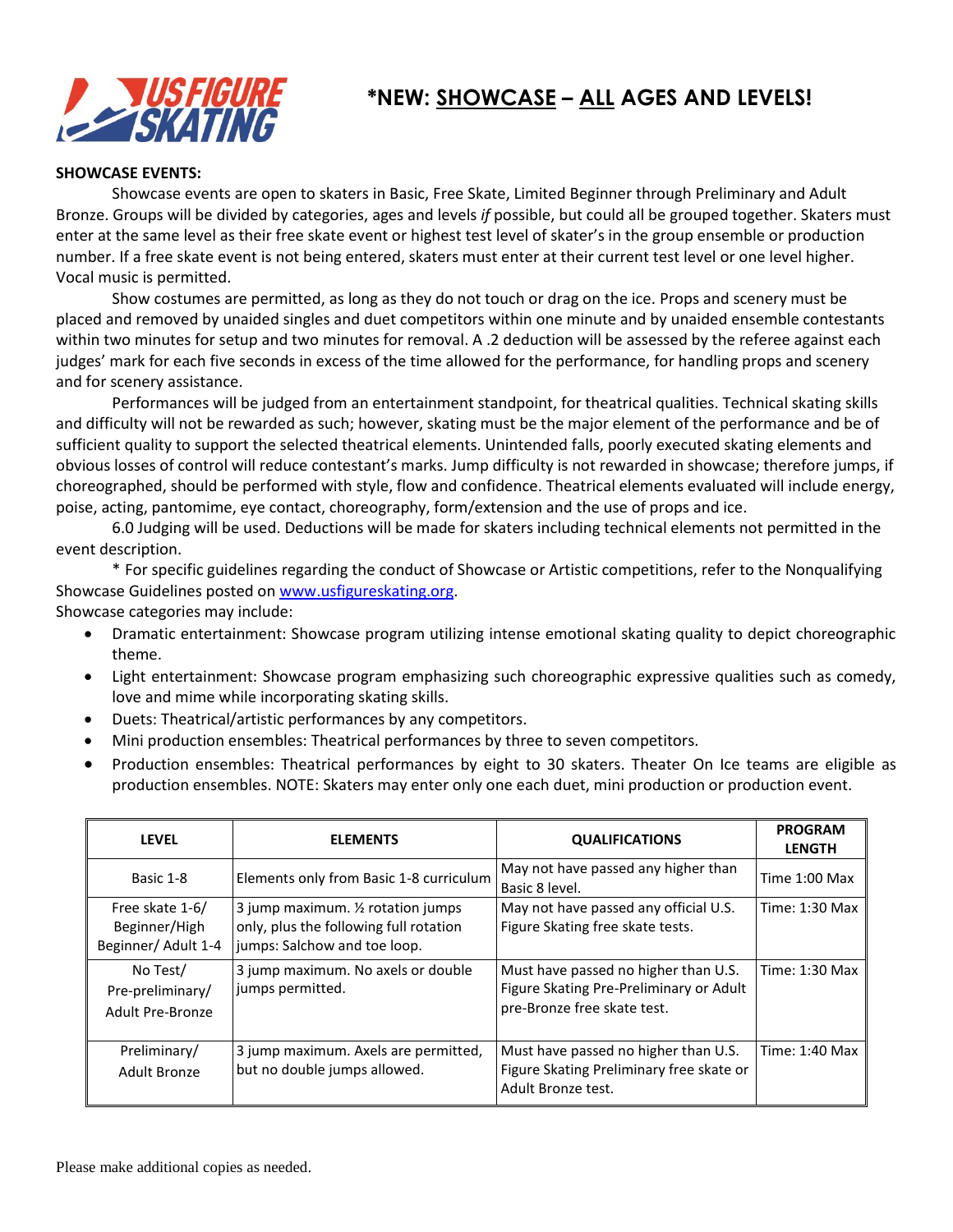

#### **EVENT**: Test Track and Well Balanced Compulsory Moves

In a simple program format, using a limited number of connecting steps, the skating order of the required elements is optional

- To be skated on 1/2 ice
- No music is allowed
- The skater must demonstrate the required elements and may use any additional elements from previous levels
- A .2 deduction will be taken for each element performed from a higher level
- *Skaters may have the option to skate one level higher in compulsories than their free skate program*

| Level             | <b>Time</b> | Skating rules / standards                                                            |  |  |
|-------------------|-------------|--------------------------------------------------------------------------------------|--|--|
|                   |             | Waltz jump                                                                           |  |  |
| Beginner          | $1:15$ max. | 1/ <sub>2</sub> jump of choice<br>٠                                                  |  |  |
| (formally Limited |             | Forward two foot or one foot spin, minimum three revolutions (free leg<br>$\bullet$  |  |  |
| Beginner)         |             | position optional)                                                                   |  |  |
|                   |             | Forward or backward spiral<br>٠                                                      |  |  |
|                   |             | Toe loop jump<br>٠                                                                   |  |  |
| High Beginner     | $1:15$ max. | Salchow jump<br>$\bullet$                                                            |  |  |
| (formally)        |             | Forward scratch spin- minimum three revolutions                                      |  |  |
| Beginner)         |             | Forward or backward spiral                                                           |  |  |
|                   |             | Loop jump<br>$\bullet$                                                               |  |  |
| No Test           | $1:15$ max. | Jump combination to include a toe loop (may not use a loop or Axel)<br>$\bullet$     |  |  |
|                   |             | Solo spin- sit or camel spin - minimum three revolutions                             |  |  |
|                   |             | Spiral sequence- must include a forward and backward spiral. Additional<br>$\bullet$ |  |  |
|                   |             | spirals and balance moves may be included.                                           |  |  |
|                   |             | Single flip<br>$\bullet$                                                             |  |  |
| Pre - Preliminary | $1:15$ max. | Jump combination: single / single (no Axel)                                          |  |  |
|                   |             | Sit spin or camel spin; min. 3 revolutions<br>$\bullet$                              |  |  |
|                   |             | Spiral sequence with 1 forward spiral and 1 backward spiral (any edge)               |  |  |
|                   |             | Single Lutz<br>$\bullet$                                                             |  |  |
| Preliminary       | $1:15$ max. | Jump combination: single / single (may include Axel)<br>$\bullet$                    |  |  |
|                   |             | Back upright spin; min., 3 revolutions                                               |  |  |
|                   |             | Forward inside spiral                                                                |  |  |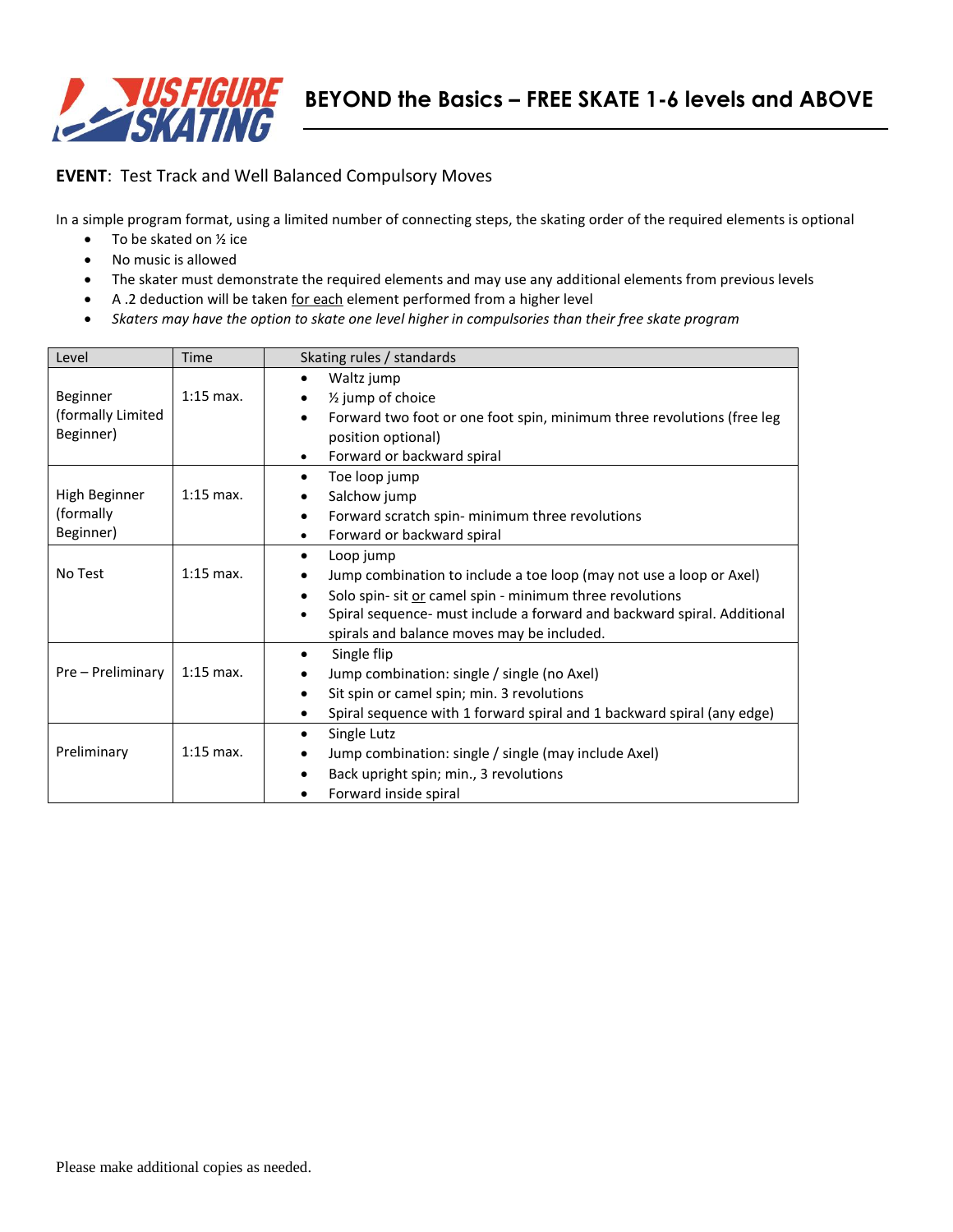

#### **EVENT**: Test Track Free Skate

General event parameters:

- Skaters may not enter both a Well-Balanced Free Skate event and a Test Track Free Skate event at the same nonqualifying competition.
- Skaters will skate to the music of their choice. Vocal music IS permitted at all levels.
- Level will be determined by the highest Free Skate test passed. Skaters may compete at the highest level they have passed, or "skate up" to one level higher.
- Minimum number of spin revolutions are in ( ) following the spin description. Revolutions must be in position.
- The following deductions will be taken:
- 0.1 from each mark for each technical element included that is not permitted in the event description.
- 0.2 from the technical mark for each extra element included.
- 0.1 from the technical mark for any spin that is less than the required minimum revolutions.

| Level                                                                     | Jumps                                                                                                                                                                                                                                                                                                                                                            | Spins                                                                                                                                                                                                                                                                            | <b>Step Sequences</b>                                                                | Qualifications                                                                                                                                                                            |
|---------------------------------------------------------------------------|------------------------------------------------------------------------------------------------------------------------------------------------------------------------------------------------------------------------------------------------------------------------------------------------------------------------------------------------------------------|----------------------------------------------------------------------------------------------------------------------------------------------------------------------------------------------------------------------------------------------------------------------------------|--------------------------------------------------------------------------------------|-------------------------------------------------------------------------------------------------------------------------------------------------------------------------------------------|
| Beginner<br>(formally Limited<br>Beginner)<br>$1:30 + (-10 \text{ sec.})$ | Max 5 jump elements:<br>Jumps with not more than<br>$\bullet$<br>one-half rotation (front to<br>back or back to front).<br>Max 2 jump sequences<br>٠<br>Max 2 of any same jump<br>$\bullet$                                                                                                                                                                      | Max 2 spins:<br>$\bullet$<br>Two upright spins, no<br>change of foot, no flying<br>entry (Min 3 revolutions)                                                                                                                                                                     | Connecting moves and<br>steps should be<br>demonstrated<br>throughout the<br>program | Skaters may not have<br>passed tests higher than<br>U.S. Figure Skating Basic<br>Skills free skating badge<br>tests                                                                       |
| High Beginner<br>(formally Beginner)<br>$1:30 +/- 10$ sec.                | Max 5 jump elements:<br>Jumps with not more than<br>$\bullet$<br>one-half rotation (front to<br>back or back to front<br>including half-loop)<br>Single rotation jumps:<br>$\bullet$<br>Salchow and toe loop only.<br>Max 2 jump combinations or<br>$\bullet$<br>sequences<br>Max 2 of any same type<br>$\bullet$<br>jump.                                       | Max 2 spins:<br>Two upright spins, change<br>$\bullet$<br>of foot optional, no flying<br>entry (Min 3 revolutions)                                                                                                                                                               | Connecting moves and<br>steps should be<br>demonstrated<br>throughout the<br>program | Skaters may not have<br>passed tests higher than<br>U.S. Figure Skating Basic<br>Skills free skating badge<br>tests                                                                       |
| Pre-Preliminary<br>$1:30 +/- 10$ sec.                                     | Max 5 jump elements:<br>Jumps with not more than<br>$\bullet$<br>one-half rotation (front to<br>back or back to front<br>including half-loop)<br>Single rotation jumps:<br>$\bullet$<br>Salchow, toe-loop and loop<br>only.<br>Max. 2 jump combinations or<br>$\bullet$<br>sequences (using above<br>jumps only)<br>Max. 2 of any same type<br>$\bullet$<br>jump | Max of 2 spins:<br>$\bullet$<br>Two spins of a different<br>nature, one position only.<br>No change of foot, no<br>flying entry. (Min 3<br>revolutions)                                                                                                                          | Connecting moves and<br>steps should be<br>demonstrated<br>throughout the<br>program | Skaters may not have<br>passed tests higher than<br>U.S. Figure Skating pre-<br>preliminary free skate<br>test                                                                            |
| Preliminary<br>$1:30 + (-10 \text{ sec.})$                                | Max 5 jump elements:<br>Jumps with not more than<br>$\bullet$<br>one rotation (no Axels).<br>Max. 2 jump combinations or<br>$\bullet$<br>sequences<br>Max. 2 of any same type<br>$\bullet$<br>jump                                                                                                                                                               | Max of 2 spins:<br>$\bullet$<br>One spin in one position;<br>no change of foot, no<br>flying entry. (Min 3<br>revolutions)<br>One spin consisting of a<br>$\bullet$<br>front scratch to back<br>scratch; exit on spinning<br>foot not mandatory. (Min<br>3 revolutions per foot) | Connecting moves and<br>steps should be<br>demonstrated<br>throughout the<br>program | Skaters must have<br>passed at least the U.S.<br>Figure Skating pre-<br>preliminary free skate<br>test but may not have<br>passed tests higher than<br>the preliminary free<br>skate test |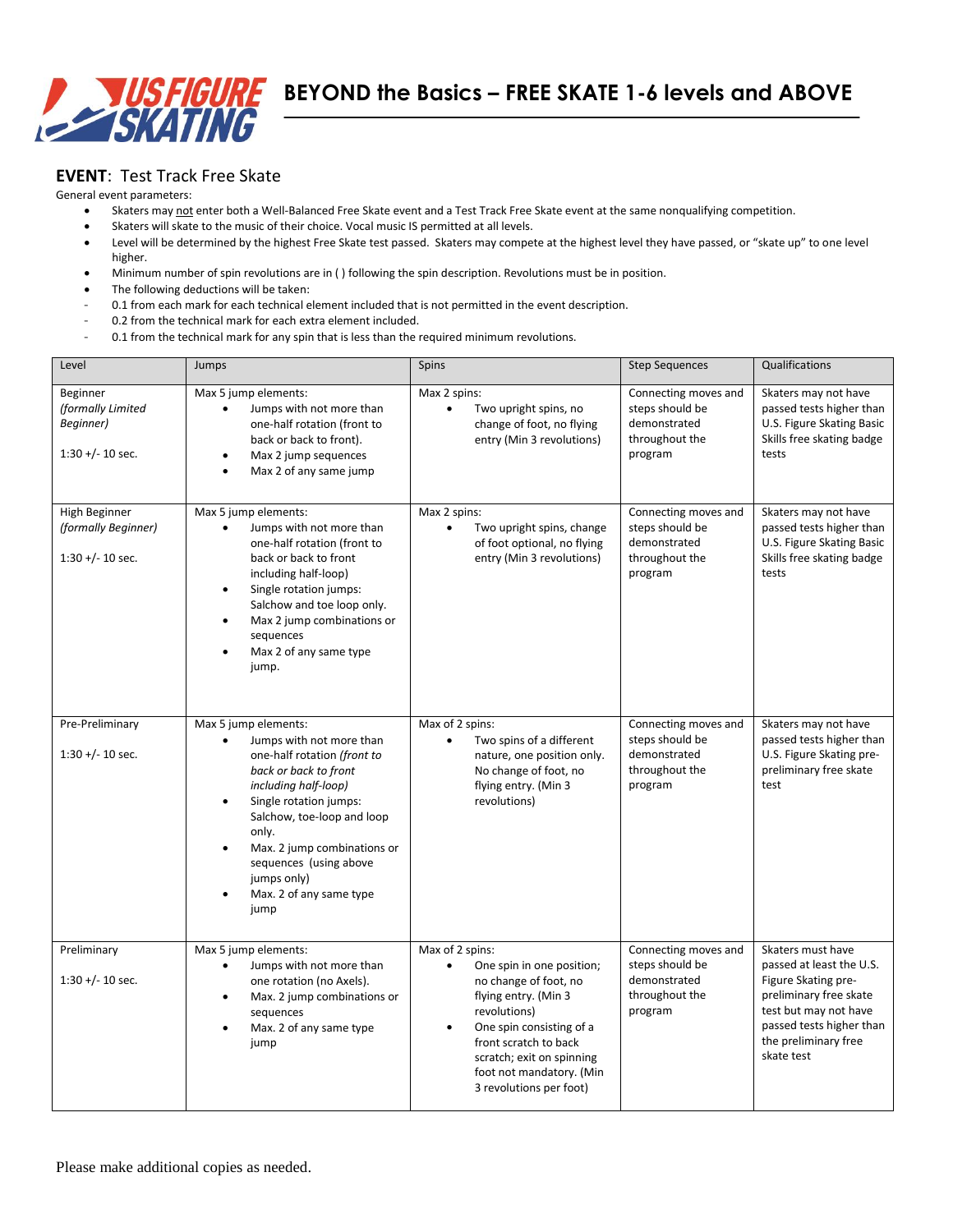

### **BEYOND the Basics**

#### **EVENT: Well Balanced Program Free Skate**

General event parameters:

- Skaters may not enter both a Well Balanced Free Skate event and a Test Track Free Skate event at the same non qualifying competition.
- Skaters will skate to the music of their choice. Vocal music is permitted.
- Level will be determined by the highest Free Skate test passed. Skaters may compete at the highest level they have passed, or "skate up" to one level higher.

| Level               | Time                   | Jumps                                                                                                                                                                                                                                                                                                                                                                                                                                                                                                                                                                                                                                                                                                                                              | Spins                                                                                                                                                                                  | <b>Step Sequences</b>                                                                 |
|---------------------|------------------------|----------------------------------------------------------------------------------------------------------------------------------------------------------------------------------------------------------------------------------------------------------------------------------------------------------------------------------------------------------------------------------------------------------------------------------------------------------------------------------------------------------------------------------------------------------------------------------------------------------------------------------------------------------------------------------------------------------------------------------------------------|----------------------------------------------------------------------------------------------------------------------------------------------------------------------------------------|---------------------------------------------------------------------------------------|
| No-Test             | $1:30 + (-10)$<br>sec. | Max 5 jump elements:<br>Single Jumps (no Axel)<br>Max 2 combos or sequences.<br>$\bullet$<br>Combos limited to 2 jumps<br>$\bullet$<br>Number of jumps in sequence is limited to a<br>$\bullet$<br>max of 3 single jumps (half-loop is not<br>considered a single jump).                                                                                                                                                                                                                                                                                                                                                                                                                                                                           | Max 2 spins:<br>Spins must be a different nature.<br>Minimum three revolutions each.<br>Spins may change feet, position and<br>start with a fly.                                       | Connecting moves<br>and steps should<br>be demonstrated<br>throughout the<br>program. |
| Pre-<br>Preliminary | $1:30 +/- 10$<br>sec.  | Max 5 jump elements:<br>Any single jumps, including Axel, allowed.<br>Max. 2 jump combinations or sequences<br>Jump combinations are limited to 2 jumps.<br>٠<br>Number of jumps in a jump sequence is limited to<br>$\bullet$<br>a max. of 3 single jumps<br>$\frac{1}{2}$ loop is not<br>considered a single jump.)<br>Axel may be repeated as an individual jump, as<br>part of a jump combination or jump sequence.<br>Max of 2 Axels.<br>Double or triple jumps are not allowed.                                                                                                                                                                                                                                                              | Max 2 spins:<br>Spins must be of a different<br>a)<br>nature<br>Spins may change feet and/or<br>b)<br>position.<br>Spins may start with a fly.<br>C)<br>Minimum of 3 revolutions<br>d) | One step<br>sequenced that<br>must use 1/2 of the<br>ice surface.                     |
| Preliminary         | $1:30 +/- 10$<br>sec.  | Max 5 jump elements:<br>One must be an Axel or waltz-jump.<br>$\bullet$<br>Max. 2 jump combinations or sequences<br>$\bullet$<br>Jump combinations limited to 2 jumps<br>٠<br>Number of jumps in a jump sequence is limited to<br>٠<br>a max. of 3 single jumps<br>$\frac{1}{2}$ loop is not<br>considered a single jump.)<br>Only 2 different double jumps may be attempted,<br>selected from: double Salchow, double toe-loop,<br>double loop)<br>Axel and no more than 2 different double jumps<br>$\bullet$<br>may be repeated as individual jumps, as part of<br>jump combinations or jump sequences.<br>Maximum of 2 Axels or any double jump.<br>Double flips, double Lutzes, double Axels or triple<br>$\bullet$<br>jumps are not allowed. | Max 2 spins:<br>Spins must be of a different<br>nature<br>Spins may change feet and/or<br>position.<br>Spins may start with a fly.<br>Minimum of 3 revolutions                         | One step<br>sequenced that<br>must use 1/2 of the<br>ice surface.                     |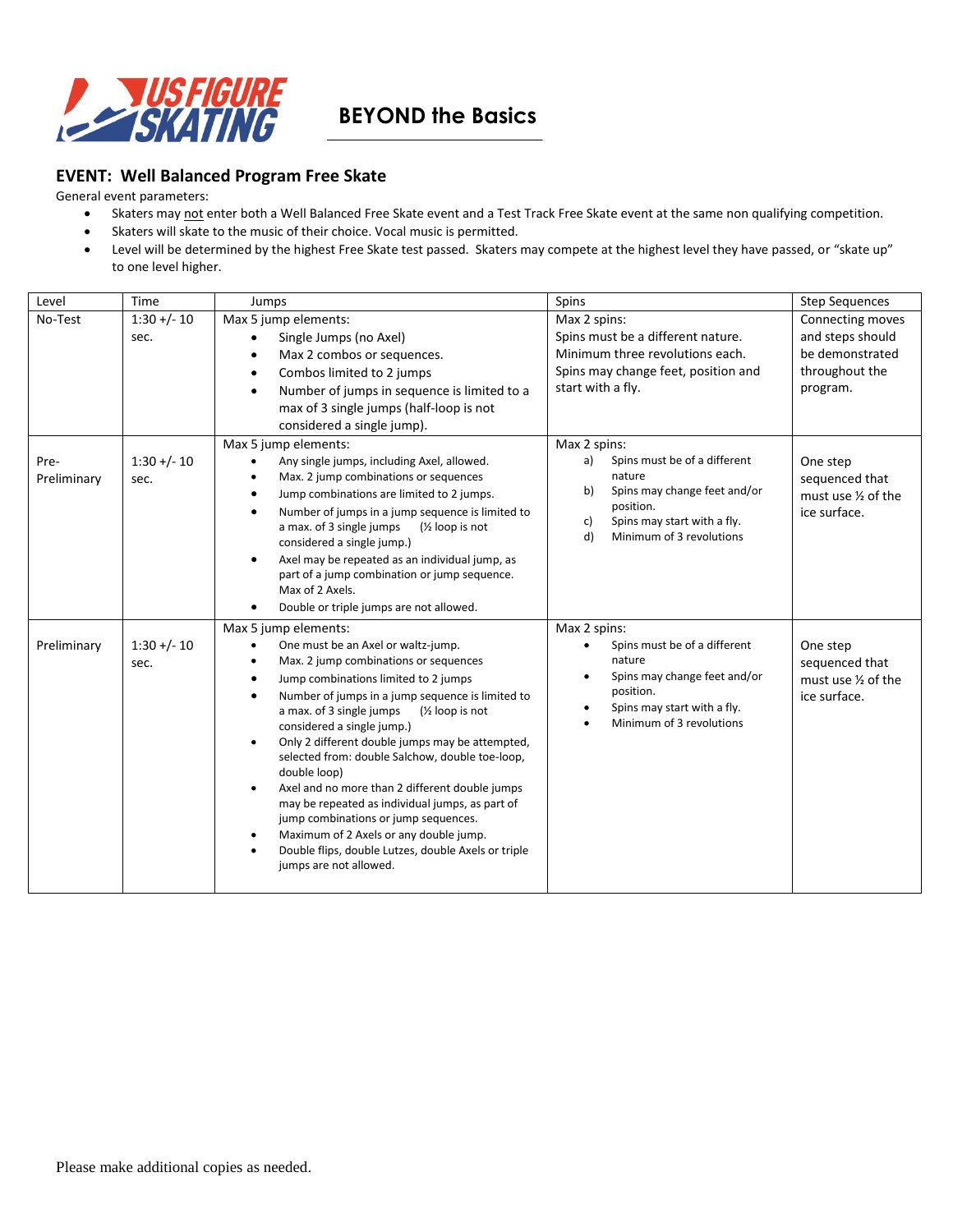## **ADULT FREE SKATE PROGRAM**



#### **ADULT EVENT: Adult 1-6, Pre-Bronze and Bronze:**

The skating order of the required elements is optional. The elements are not restricted as to the number of times element is executed, or length of glides, number of revolutions, etc. unless otherwise stated. Connecting moves and steps should be demonstrated throughout the program.

- Vocal music is allowed.
- The skater must demonstrate the required elements and may use but is not required to use any additional elements from previous levels
- A .2 deduction will be taken for each element performed from a higher level
- Time 1:30+/-10sec unless otherwise noted

| Adult 1                                                           | Adult 4                                                               |  |
|-------------------------------------------------------------------|-----------------------------------------------------------------------|--|
| Falling and Recovery<br>$\bullet$                                 | Basic forward outside and forward inside consecutive                  |  |
| <b>Forward Marching</b><br>$\bullet$                              | edges                                                                 |  |
| Forward two-foot glide<br>٠                                       | Backward edges on a circle, (outside and inside,<br>$\bullet$         |  |
| Forward swizzle<br>$\bullet$                                      | clockwise and counterclockwise)                                       |  |
| <b>Moving Snowplow Stops</b><br>$\bullet$                         | Backward crossovers, (clockwise and<br>$\bullet$                      |  |
|                                                                   | counterclockwise, 5 consecutive)                                      |  |
|                                                                   | Forward outside 3-turns, right and left<br>$\bullet$                  |  |
|                                                                   | Forward outside swing rolls to a count of 6<br>$\bullet$              |  |
| Adult 2                                                           | Adult 5                                                               |  |
| Forward stroking showing correct use of the<br>$\bullet$<br>blade | Forward and Backward Crossovers in a Figure 8<br>$\bullet$<br>pattern |  |
| Forward 1/2 swizzle pumps on a circle,<br>$\bullet$               | Forward outside to inside change of edge on a line<br>$\bullet$       |  |
| (clockwise and counterclockwise) 4-6 in a row                     | T-stop, right or left<br>$\bullet$                                    |  |
| Forward one-foot glides<br>$\bullet$                              | Forward inside 3-turns, R & L<br>$\bullet$                            |  |
| Slalom<br>$\bullet$                                               | Beginning one foot spin<br>$\bullet$                                  |  |
| Backward swizzles, (4 to 6 in a row, clockwise<br>$\bullet$       |                                                                       |  |
| and counterclockwise)                                             |                                                                       |  |
| Adult <sub>3</sub>                                                | Adult 6                                                               |  |
| Forward outside and inside edges on a circle,                     | Forward Perimeter Stroking with crossover end<br>$\bullet$            |  |
| (clockwise and counterclockwise)                                  | patterns                                                              |  |
| Forward<br>(clockwise<br>crossovers,<br>and<br>$\bullet$          | Backward crossovers to a backward outside edge<br>$\bullet$           |  |
| counterclockwise)                                                 | glide (landing position)                                              |  |
| Backward 1/2 swizzle pumps on a circle (4 to 6 in a<br>$\bullet$  | Lunge<br>$\bullet$                                                    |  |
| row consecutive, clockwise and counterclockwise)                  | Spiral<br>$\bullet$                                                   |  |
| Moving forward to backward and backward to<br>٠                   | Footwork sequence: (3-5 forward crossovers to an<br>$\bullet$         |  |
| forward two-foot turn                                             | inside Mohawk, 3-5 backward crossovers, step                          |  |
| Beginning 2-foot spin<br>$\bullet$                                | forward inside the circle and repeat)                                 |  |
|                                                                   |                                                                       |  |
| Adult Pre-Bronze: Must have passed no higher than adult           | Adult Bronze: Must have passed no higher than adult bronze            |  |
| pre-bronze free skate test or pre-pre free skate test. Time:      | free skate test or the preliminary free skate test. Time: 1:50        |  |
| $1:40$ max                                                        | max                                                                   |  |
| Refer to the current U.S. Figure Skating Rulebook #4600 for       | Refer to the current U.S. Figure Skating Rulebook #4590 for           |  |
| specific requirements                                             | specific requirements                                                 |  |

#### **\*ADULTS - Also see the** *new* **SHOWCASE events above!**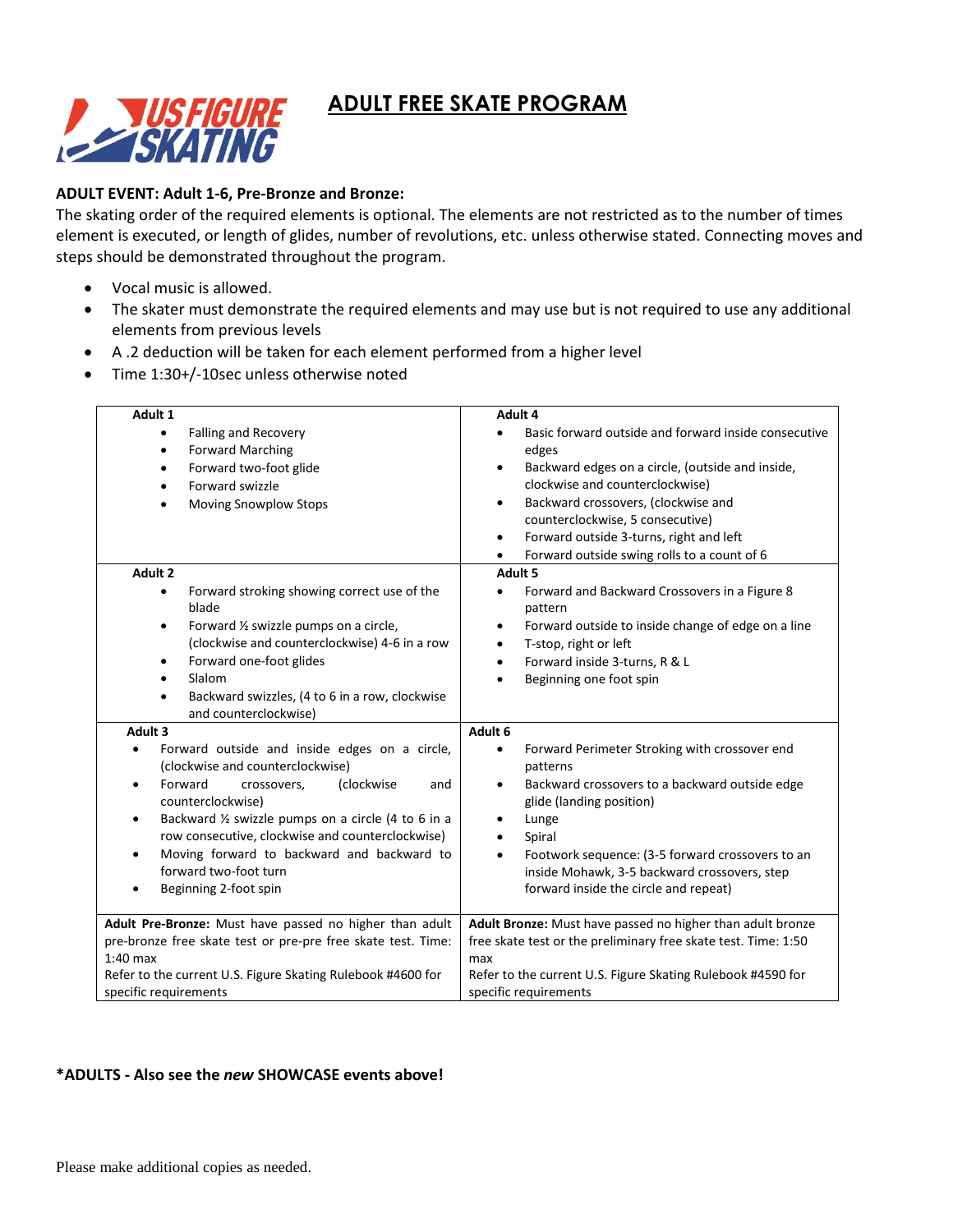

# **\*NEW: HOCKEY SKILLS CHALLENGE**

#### **HOCKEY EVENT: Hockey Skills Competition**

**Hockey Skills Challenge:** Skaters will complete each of the five following skills competitions. Skaters earn points upon placement in each station (First place- 5 points, second place – 4 points, third place – 3 points, fourth place – 2 points, fifth place – 1 point). Highest combined total wins.

- **1.** Shooting: Most number of goals wins.
- **2.** Fastest Skater: Starting at the center red line skaters will complete one lap around all of the dots. Cones will be placed on each red dot to outline to course. Fastest skater wins.
- **3.** Stick Handling: Two rows of staggered cones will be placed down the length of ice. Skaters will stick handle through the cones down one length and back again. Shortest time wins. A missed cone is a 5-second penalty.
- **4.** Agility: An obstacle course will be set up with cones for forward and backward skating, turns and stops. Fastest skater wins.
- **5.** Passing: Stationary targets will be set up (i.e.-cones, beanie babies, mini-net, etc). Skaters will each get 5 pucks to try to hit each target. Highest number of hits wins.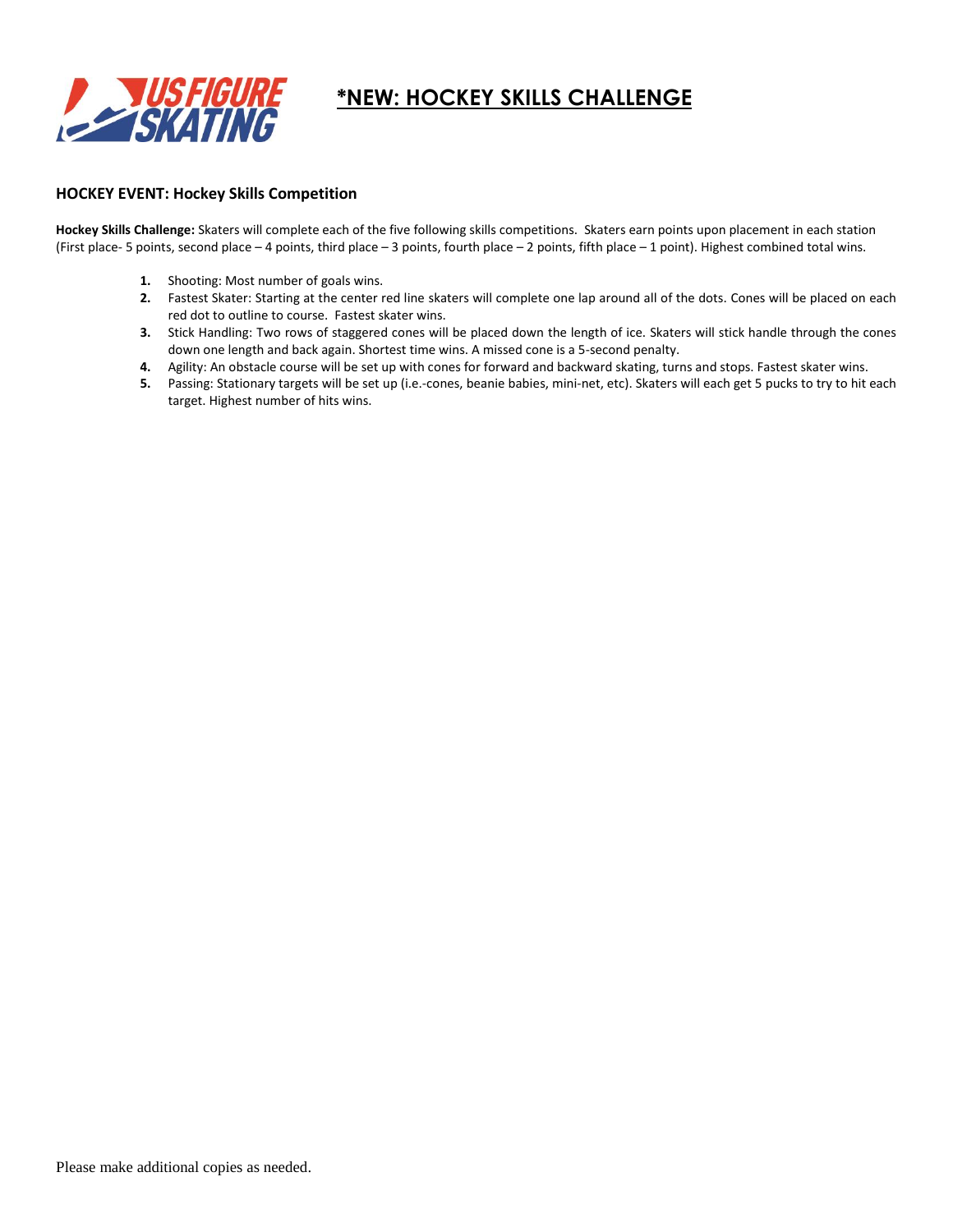### **2014 Snow Crystal Basic Skills Competition Entry Form (Closing date January 18 th, 2014)**

| Name:                                                                                                                                                              |                                                                                   |                                                                           |                                                                                                                                                                                                                                                                                                                                                                                                                                                                          | Age: Sex:                                                                                              |
|--------------------------------------------------------------------------------------------------------------------------------------------------------------------|-----------------------------------------------------------------------------------|---------------------------------------------------------------------------|--------------------------------------------------------------------------------------------------------------------------------------------------------------------------------------------------------------------------------------------------------------------------------------------------------------------------------------------------------------------------------------------------------------------------------------------------------------------------|--------------------------------------------------------------------------------------------------------|
| Last                                                                                                                                                               |                                                                                   | First                                                                     |                                                                                                                                                                                                                                                                                                                                                                                                                                                                          |                                                                                                        |
|                                                                                                                                                                    |                                                                                   |                                                                           |                                                                                                                                                                                                                                                                                                                                                                                                                                                                          |                                                                                                        |
| Birthdate: USFS Number: Last USFS Level Passed: USFS Level Passed:                                                                                                 |                                                                                   |                                                                           |                                                                                                                                                                                                                                                                                                                                                                                                                                                                          |                                                                                                        |
|                                                                                                                                                                    |                                                                                   |                                                                           |                                                                                                                                                                                                                                                                                                                                                                                                                                                                          |                                                                                                        |
|                                                                                                                                                                    |                                                                                   |                                                                           |                                                                                                                                                                                                                                                                                                                                                                                                                                                                          |                                                                                                        |
| Please check or highlight the event(s) you are entering:                                                                                                           |                                                                                   |                                                                           |                                                                                                                                                                                                                                                                                                                                                                                                                                                                          |                                                                                                        |
| <b>Basic Skills Snowplow Sam - Basic 8 Elements Event (no music):</b><br>________ Snowplow Sam _________ Basic 3 ________ Basic 6<br>Basic 1<br>Basic 2<br>Basic 5 | Basic 4 Basic 7<br>$\frac{\ }{\ }$ Basic 8                                        | Basic 1<br>Basic 2                                                        | ________Snowplow Sam ___________Basic 3 _______<br>$\frac{1}{1-\frac{1}{1-\frac{1}{1-\frac{1}{1-\frac{1}{1-\frac{1}{1-\frac{1}{1-\frac{1}{1-\frac{1}{1-\frac{1}{1-\frac{1}{1-\frac{1}{1-\frac{1}{1-\frac{1}{1-\frac{1}{1-\frac{1}{1-\frac{1}{1-\frac{1}{1-\frac{1}{1-\frac{1}{1-\frac{1}{1-\frac{1}{1-\frac{1}{1-\frac{1}{1-\frac{1}{1-\frac{1}{1-\frac{1}{1-\frac{1}{1-\frac{1}{1-\frac{1}{1-\frac{1}{1-\frac{1}{1-\frac{1}{1-\frac{1}{1-\frac{1}{1-\frac{1}{1-\frac{1$ | Basic Skills Snowplow Sam-Basic 8 Program Event (music):<br>Basic 6<br>Basic $5 \quad \_\_$<br>Basic 8 |
| <b>Spins Event:</b><br>Basic Skills<br>______ Free Skate 1-6, Beginner<br>_______ No-Test, Pre-Preliminary<br>Preliminary                                          | <b>Jumps Event:</b><br>Free Skate 1-6, Beginner<br>Pre-Preliminary<br>Preliminary |                                                                           | <b>Showcase Events:</b><br>Production                                                                                                                                                                                                                                                                                                                                                                                                                                    | Level:<br>Dramatic Entertainment<br>Light Entertainment<br>Mini Production                             |
| <b>Compulsory Event (no music):</b><br>Beginner<br>High Beginner<br>No Test<br>Pre-preliminary<br>Preliminary                                                      | Beginner Test<br>High Beginner Test<br>Pre-preliminary Test<br>Preliminary Test   | <b>Test Track Free Skate Program (music):</b>                             | No Test Well Balanced<br>Pre-Preliminary Well Balanced<br>Preliminary Well Balanced                                                                                                                                                                                                                                                                                                                                                                                      | <b>Well Balanced Free Skate Program (music):</b>                                                       |
| <b>Hockey Skills Challenge:</b><br>Hockey Skills Challenge<br>Current hockey level (i.e. hockey skills 1, mini mite, mite, etc)                                    |                                                                                   | $\frac{\phantom{1}}{2}$ Adult 1<br>_________Adult 2<br>Adult 3<br>Adult 4 | <b>Adult Free Skate Program Event (w/ music):</b><br>_____Adult 5<br>______Adult 6<br>Adult Bronze                                                                                                                                                                                                                                                                                                                                                                       | <b>Adult Pre-Bronze</b>                                                                                |
|                                                                                                                                                                    |                                                                                   |                                                                           |                                                                                                                                                                                                                                                                                                                                                                                                                                                                          |                                                                                                        |

#### *ENTRY FEE IS \$60 FIRST EVENT, \$15 PER EACH ADDITIONAL EVENT*   $First Event ($  $$60)$

| <b>FIFST EVENT (500)</b> |                 |  |
|--------------------------|-----------------|--|
| Additional Event(s) $#$  | $x's$ \$15 = \$ |  |
| Late Fee $(\$20)$        |                 |  |
|                          | <b>Total:</b>   |  |
|                          |                 |  |

### **The completed entry form, with fees, must be postmarked no later than January 18th, 2014.**

**Make check or money order payable to Pettit National Ice Center (PNIC) and mail to:** *Snow Crystal Invitational, c/o PNIC, 500 S. 84th Street, Milwaukee, WI, 53214*

For additional information/questions, please contact The Pettit Center at 414.935.4779 or [skatingschool@thepettit.com](mailto:skatingschool@thepettit.com)